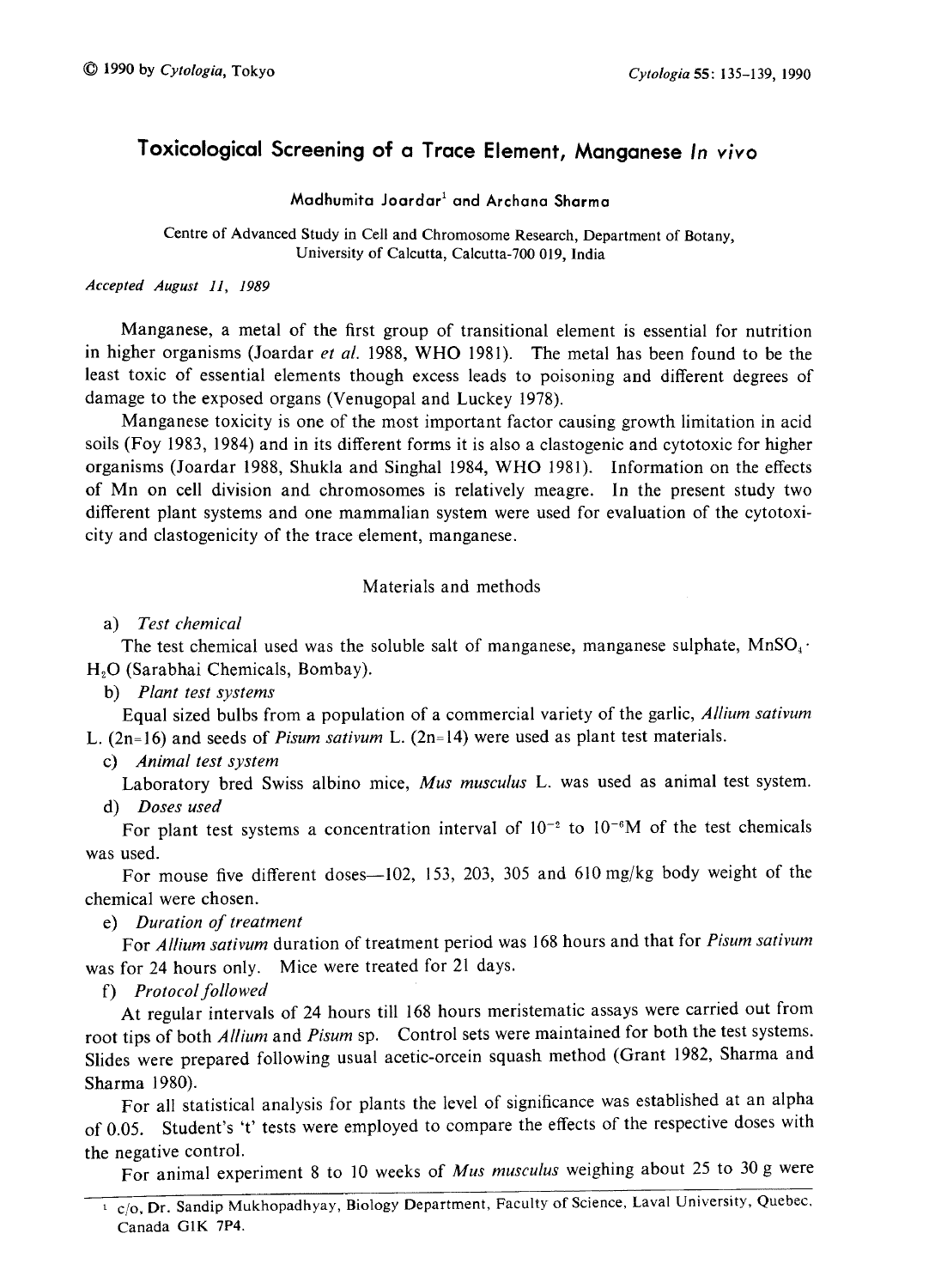taken. Five doses of  $MnSO_4$  were administered orally in volumes of 0.1 ml/10 g body weight. Concurrent negative controls received only glass distilled water, the dilutent of the test chemical.

The animals were sacrificed on 7, 14 and 21 day and slides were prepared following usual flame drying technique of Preston et al. (1987), Sharma and Talukder (1974) and Sharma et al. (1983). To score aberrations, 75 good metaphase spreads were screened per animal (5 in a group).

A one tailed trend test (Margolin et al. 1986) was used to determine the dose related response, if any.

| Treatment<br>time<br>(h) | Dose          |                            |                            |                            |                              |                             |  |
|--------------------------|---------------|----------------------------|----------------------------|----------------------------|------------------------------|-----------------------------|--|
|                          | C             | D,                         | $\mathbf{D}_2$             | $\mathbf{D}_3$             | $\mathbf{D}_4$               | $\mathbf{D}_5$              |  |
| 24                       | $0.58 + 0.21$ | $3.41 + 0.89$ <sup>a</sup> | $4.01 + 0.99$ <sup>a</sup> | $7.28 + 1.35^*$            | $7.69 \pm 1.24$ <sup>8</sup> | $8.51 + 2.30^a$             |  |
| 48                       | $0.63 + 0.07$ | $3.53 + 0.57$ <sup>a</sup> | $4.27 + 1.05^a$            | $7.14 + 2.08$ <sup>a</sup> | $9.00 + 4.83$ <sup>b</sup>   | $10.69 + 2.11$ <sup>a</sup> |  |
| 72                       | $0.66 + 0.08$ | $4.02 + 0.77$ <sup>a</sup> | $4.25 + 0.81$ <sup>a</sup> | $8.28 + 1.19$ <sup>c</sup> | $9.54 + 2.26$ <sup>a</sup>   | $11.36 + 1.51$ <sup>a</sup> |  |
| 96                       | $0.85 + 0.07$ | $4.14 + 0.82$ <sup>a</sup> | $4.98 + 1.10^a$            | $8.59 + 4.95b$             | $9.28 + 2.17$ <sup>b</sup>   | $13.55 + 2.06^*$            |  |
| 120                      | $0.85 + 0.05$ | $4.27 + 1.09b$             | $4.67 + 1.08a$             | $8.91 + 3.60^b$            | $9.87 + 2.38$ <sup>a</sup>   |                             |  |
| 144                      | $0.89 + 0.03$ | $4.29 + 0.97$ <sup>a</sup> | $5.39 + 0.95$ <sup>a</sup> | $8.94 + 2.84$ <sup>*</sup> | $10.00 + 3.31$ <sup>a</sup>  |                             |  |
| 168                      | $1.48 + 0.26$ | $6.00 + 1.54$ <sup>a</sup> | $6.51 + 1.88$ <sup>a</sup> | $8.99 + 1.21$ <sup>a</sup> |                              |                             |  |

Table 1. Frequency of chromosomal aberrations in Allium sativum L. treated with MnSO<sub>4</sub>

C=control,  $D_1=6.6\times10^{-6}$ ,  $D_2=6.6\times10^{-5}$ ,  $D_3=6.6\times10^{-4}$ ,  $D_4=6.6\times10^{-3}$ ,  $D_5=6.6\times10^{-2}$ . Difference with untreated control value at the same fixing time is significant (\*P<0.001, \*P<0.01, \*P<0.05), using student's 't' test.

| Treatment<br>time<br>(h) | Dose          |                |                            |                              |                            |                            |  |
|--------------------------|---------------|----------------|----------------------------|------------------------------|----------------------------|----------------------------|--|
|                          | C             | $\mathbf{D}_1$ | D,                         | $\mathbf{D}_3$               | $\mathbf{D}_4$             | $\mathbf{D}_5$             |  |
| 24                       | $0.97 + 0.06$ | $2.24 + 1.51$  | $4.37 + 1.87$ <sup>b</sup> | $4.78 + 1.53$ <sup>a</sup>   | $5.13 + 1.27$ <sup>a</sup> | $5.51 + 2.05^b$            |  |
| 48                       | $1.01 + 0.05$ | $2.16 + 1.29$  | $3.47 + 1.39b$             | $3.91 \pm 1.07$ <sup>a</sup> | $5.04 + 2.01$ <sup>b</sup> | $5.28 + 1.59*$             |  |
| 72                       | $1.00 + 0.06$ | $1.45 + 0.53$  | $3.09 + 1.08$              | $3.66 + 0.86$ <sup>a</sup>   | $3.93 + 1.24$ <sup>a</sup> | $5.42 + 1.35$ <sup>a</sup> |  |
| 96                       | $0.99 + 0.05$ | $1.26 + 0.38$  | $3.04 + 1.05^b$            | $3.51 + 1.09^a$              | $3.83 + 1.08$ <sup>a</sup> | $5.39 + 1.04$ <sup>a</sup> |  |
| 120                      | $1.02 + 0.04$ | $1.65 + 0.85$  | $2.93 + 1.85$ <sup>c</sup> | $3.23 + 1.53$ °              | $3.69 + 2.02$ <sup>c</sup> | $5.35 + 1.38$ <sup>a</sup> |  |
| 144                      | $0.94 + 0.12$ | $1.33 + 1.09$  | $2.91 \pm 1.08^b$          | $3.26 + 1.48$ <sup>b</sup>   | $3.78 + 1.27$ <sup>b</sup> | $5.30 + 2.24$ <sup>b</sup> |  |
| 168                      | $0.95 + 0.11$ | $1.09 + 0.84$  | $2.87 + 0.98$ <sup>b</sup> | $3.12 + 1.16$ <sup>b</sup>   | $3.32+0.88a$               | $5.42 + 1.93$ <sup>s</sup> |  |

Table 2. Frequency of chromosomal aberrations in Pisum sativum L. treated with  $MnSO<sub>4</sub>$ 

C=control,  $D_1=6.6\times10^{-6}$ ,  $D_2=6.6\times10^{-5}$ ,  $D_3=6.6\times10^{-4}$ ,  $D_4=6.6\times10^{-3}$ ,  $D_5=6.6\times10^{-2}$ .

Difference with untreated control value at the same fixing time is significant ( $P < 0.001$ ,  $P < 0.01$ ,  $P < 0.05$ ) using student's 't' test.

## **Observations**

The cytotoxic and clastogenic effects of the salt exhibited a positive correlation with dose and period of treatment as shown by the high to highly significant level of increase in Allium sp. The most drastic effect was observed with  $6.6 \times 10^{-2}$ M (D<sub>5</sub>). The types of abnormalities included both chromosome break, gap, fragments and spindle disturbances. Prolonged treatment with  $(D_5)$  6.6 × 10<sup>-2</sup>M caused root lethality (Table 1).

 $MnSO<sub>4</sub>$  showed a significant increase of abnormal cells in Pisum sp. As compared to break and fragments higher number of spindle disturbances were found in case of Pisum sp. (Table 2).

A comparison between two plant test systems indicated a significant difference with all doses. The frequency of abnormal cells gradually increased following treatment in Allium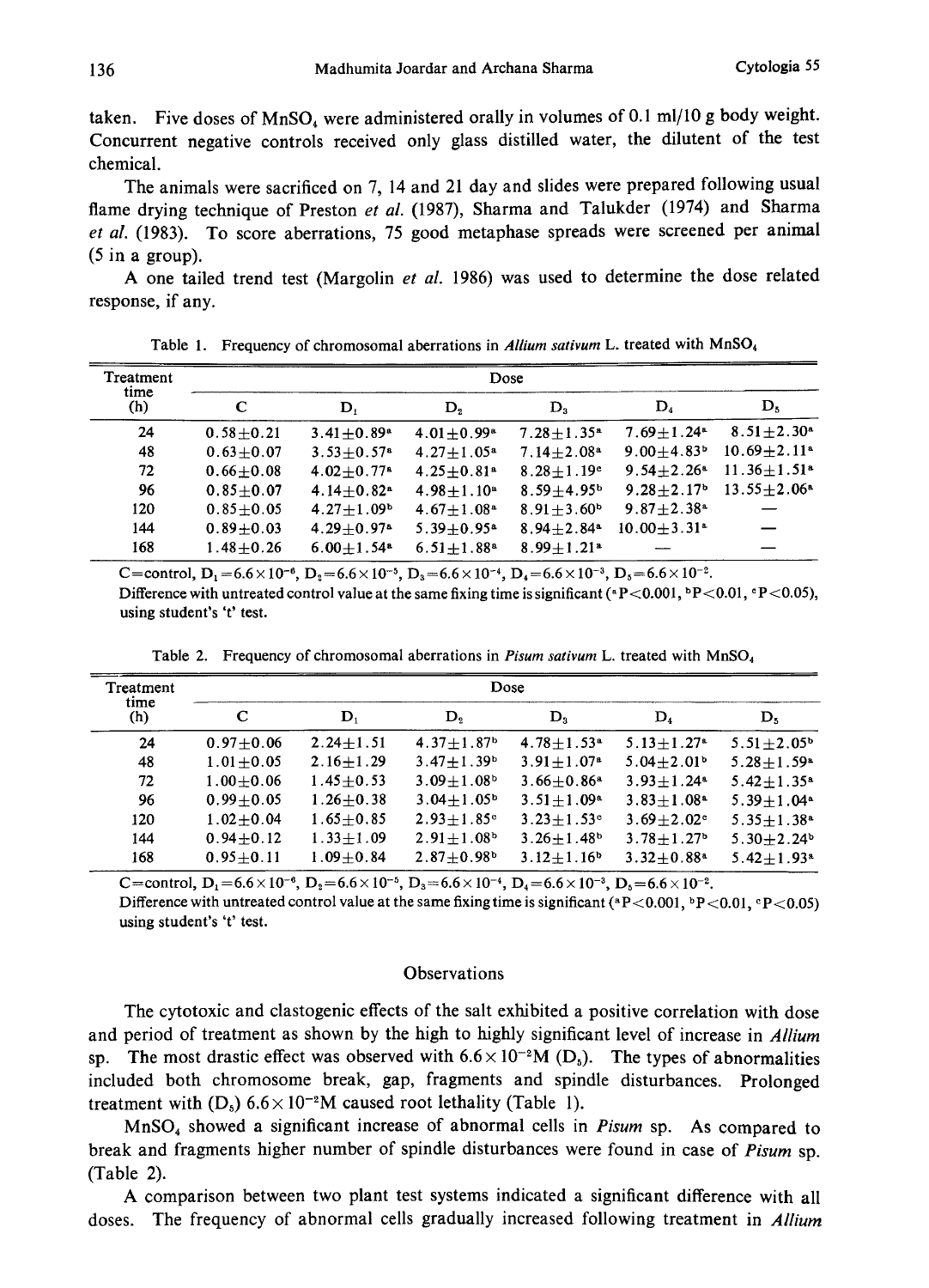but decreased in all cases except the highest dose in Pisum sp. (Table 3). All the doses of

the salt induced high frequencies of abnormal cells with increased dose and duration of trea ment. Breaks per cell showed a statistically significant trend for all the doses whereas trend est indicated a nonsignificant value for total chromosomal aberrations for 14 and 21 days treatment.

#### Discussion

Manganese showed a positive response in in vitro mammalian chromosome aberration and mutation (Hansen and Stern 1984). Assays with higher plants also showed positive res

| Period of<br>treatment |   | Percentage of CA  |                   |                   |                   |          |  |  |
|------------------------|---|-------------------|-------------------|-------------------|-------------------|----------|--|--|
| (h)                    |   | D,                | D <sub>2</sub>    | $\mathbf{D}_3$    | $D_4$             | $D_5$    |  |  |
| 24                     | A | 3.41°             | 4.01              | 7.28 <sup>c</sup> | 7.69 <sup>c</sup> | 8.51     |  |  |
|                        | в | 2.24              | 4.37              | 4.78              | 5.13              | 5.51     |  |  |
| 72                     | A | 4.02 <sup>n</sup> | 4.25              | 8.28 <sup>a</sup> | 9.54 <sup>a</sup> | $11.36*$ |  |  |
|                        | в | 1.45              | 3.09              | 3.66              | 3.93              | 5.42     |  |  |
| 120                    | A | 4.27 <sup>b</sup> | 4.67 <sup>b</sup> | 8.91 <sup>c</sup> | 9.87 <sup>b</sup> |          |  |  |
|                        | в | 1.65              | 2.93              | 3.23              | 3.69              | 5.35     |  |  |
| 168                    | A | 6.00 <sup>a</sup> | 6.51 <sup>b</sup> | $8.99*$           |                   |          |  |  |
|                        | B | 1.09              | 2.87              | 3.12              | 3.32              | 5.42     |  |  |

Table 3. Comparative effects of  $MnSO<sub>4</sub>$  on CA (chromosomal aberration) frequency of Allium sativum  $L. (A)$  and Pisum sativum  $L. (B)$ 

 ${\rm D_1}\!=\!6.6\!\times\!10^{-6},\,{\rm D_2}\!=\!6.6\!\times\!10^{-5},\,{\rm D_3}\!=\!6.6\!\times\!10^{-4},\,{\rm D_4}\!=\!6.6\!\times\!10^{-3},\,{\rm D_5}\!=\!6.6\!\times\!10^{-4}$ Difference between A and B at the same fixing time is significant (\*P<0.001, \*P<0.01, \*P<0.05) using student's 't' test.

| Concentration<br>of salt<br>$(in \, mg/kg b.w.)$ | Days after treatment |                  |                |                |                |                 |  |
|--------------------------------------------------|----------------------|------------------|----------------|----------------|----------------|-----------------|--|
|                                                  | 7 day                |                  | $14$ day       |                | $21$ day       |                 |  |
|                                                  | CA                   | B/C              | <b>CA</b>      | B/C            | <b>CA</b>      | B/C             |  |
| $\bf{0}$                                         | $8.46 + 0.83$        | $1.14 + 0.05$    | $9.28 + 0.36$  | $0.64 + 0.06$  | $12.15 + 0.39$ | $0.61 + 0.05$   |  |
| 102                                              | $19.53 + 1.45$       | $4.98 + 0.83$    | $19.25 + 0.57$ | $5.18 + 0.67$  | $24.49 + 2.73$ | $5.23 \pm 0.33$ |  |
| 153                                              | $30.04 \pm 3.31$     | $5.01 + 0.79$    | $35.09 + 2.05$ | $4.54 + 1.20$  | $32.65 + 3.66$ | $3.60 + 0.29$   |  |
| 203                                              | $38.05 \pm 1.84$     | $12.15 + 1.41$   | $44.13 + 2.22$ | $12.98 + 3.12$ | $46.41 + 0.60$ | $10.73 + 0.94$  |  |
| 305                                              | $41.28 + 5.51$       | $12.98 \pm 1.03$ | $50.93 + 2.58$ | $10.31 + 0.84$ | $47.09 + 2.20$ | $12.86 + 0.65$  |  |
| 610                                              | $49.93 + 4.04$       | $15.46 + 1.45$   | $51.93 + 5.28$ | $15.19 + 0.47$ | $53.39 + 3.38$ | $14.48 + 0.33$  |  |
| Trend test<br>P value                            | $0.0001*$            | $0.0001*$        | 0.2676         | $0.0001*$      | 0.4483         | $0.0001*$       |  |

Table 4. Frequency of chromosomal aberrations (CA) and break per cells (B/C) following treatment with  $MnSO<sub>4</sub>$  in Mus musculus L.

\* Significant value at  $\alpha$  = 0.05 level by a one-tailed trend test.

ponse. Kennedy and Bryant (1986) and Kosyanenko et al. (1987) reported that Mn binds with DNA interacting with the bases and phosphate groups. The present findings are in agree with those of earlier observations. As in MnSO<sub>4</sub>,  $Mn^{2+}$  is present as a divalent cation which plants can absorb easily, and as that cation is known to have certain specific properties like antagonism to iron and the ability to replace  $Mg^{2+}$  in enzymatic systems, the action of  $MnSO<sub>4</sub>$ on plant systems must be involved with action on enzymatic systems. The high solubility of MnSO<sub>4</sub> in water and the affinity of  $Mn^{2+}$  as cation with chromosomal elements indicated that the observations with Allium and Pisum are must be due to the fact that with the lower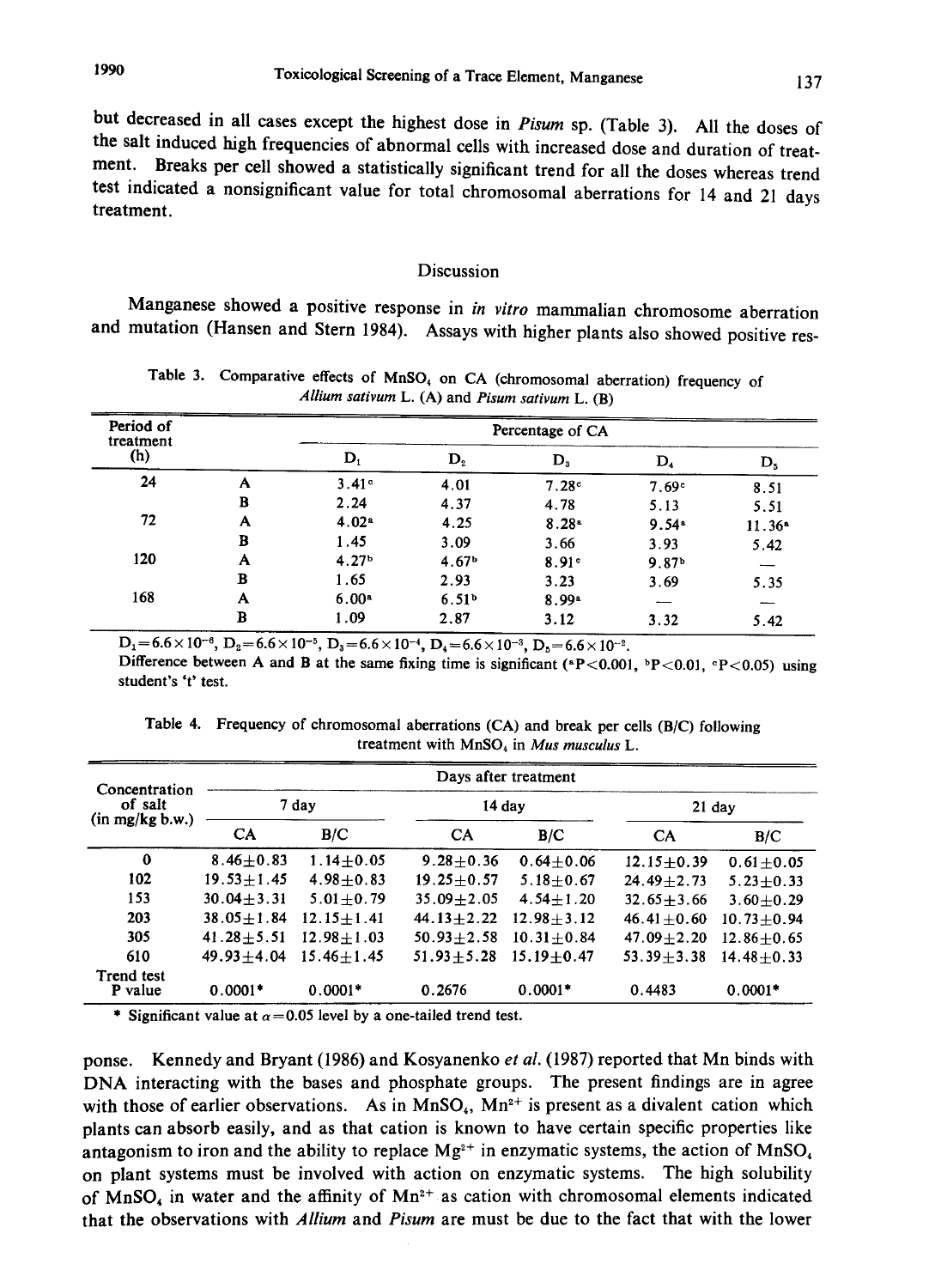concentrations certain proportion of the  $Mn^{2+}$  taken in by the root tips acted on the cytoplasmic enzymatic systems, leading to spindle disturbance type of abnormalities. With in creasing dosage and the accumulation of correspondingly higher amounts of  $Mn^{2+}$  to the cells the excess manganese ions left after reacting with the cytoplasmic system upto critical threshold, then acted on the chromosomes and frequency of total aberrations increased.

In comparison to *Allium* sp., *Pisum* showed less number of chromosomal aberrations which can be explained by the fact that due to only 24 hours of soaking prior to recovery the exposure of the chromosomes to the chemicals was for a rather short span of time. The chemi cal took a certain amount of time in penetrating the seed coat and reaching the targets of in dividual cell and cell nuclei.  $Mn^2$ <sup>+</sup> therefore, had not been able to cross the critical threshold in order to affect the nuclear components.

Amongst mammals, Mn is a known cytotoxic metal on BALB/C mouse 3TC fibroblasts (Borenfreund and Puerner 1986). In Chinese Hamster ovary cells and human diploid fibro blasts Mn<sup>2+</sup> treatment included true DNA strand breaks (Hamilton-Koch et al. 1986, Snyder 1988).

In general, following exposure to  $MnSO<sub>4</sub>$  there was a progressive increase in frequency of total abnormalities which was directly proportional to the doses. Higher number of breaks per cell is possibly due to the direct action of the available  $Mn^{2+}$  ions on the chromosomal material leading to specific breaks and rejoining. Higher concentrations led to greater Mn accumulation within the nucleus and within the cytoplasm of bone marrow cells. Manganese is an intracellular oligo-element which is highly concentrated by the mitochondria and within the nucleus (Maynard and Cotzias 1955, Mena 1980). As a result breaks per cell increases significantly. The total chromosomal abnormalities, however, failed to show a significant trend after 7 days treatment probably due to the more or less similar frequency of pulverisation and spindle disturbance.

#### Summary

Manganese, a metal of the first group of transitional elements is a known essential el ement for nutrition in both plant and animal systems. Information on the effects of Mn on cell division and chromosome, particularly in vivo is relatively meagre. The present experiment with both plant and animal systems indicated its toxicity.  $Mn^{2+}$  induced statistically significant number of breaks in both the systems in vivo.

### Acknowledgements

The authors are grateful to Prof. A. K. Sharma, Programme Co-ordinator and Golden Jubilee Professor, Indian National Science Academy for facilities provided. Financial as sistance from University Grants Commission is gratefully acknowledged.

#### References

- Borenfreund, E. and Puerner, J. A. 1986. Cytotoxicity of metals, metal-metal and metal-chelator combina tions assayed in vitro. Toxicology 39: 121-134.
- Foy, C. D. 1983. Plant adaptation to mineral stress in problem soils. Invitational lecture in a series of sem inars on "plant breeding solutions for soil stress problems". Iowa. J. Res. 57: 339-354.
- 1984. Physiological Effects of Hydrogen, Aluminium and Manganese Toxicities in Acid Soil . Soil Acidity and Lining-Agronomy Monograph, No. 12 (2nd ed.): 57-97.
- Grant, W. F. 1982. Chromosome aberration assays in Allium. A report of the U. S. Environmental Pro tection Agency. Genetox Program. Muta. Res. 99: 273-291.